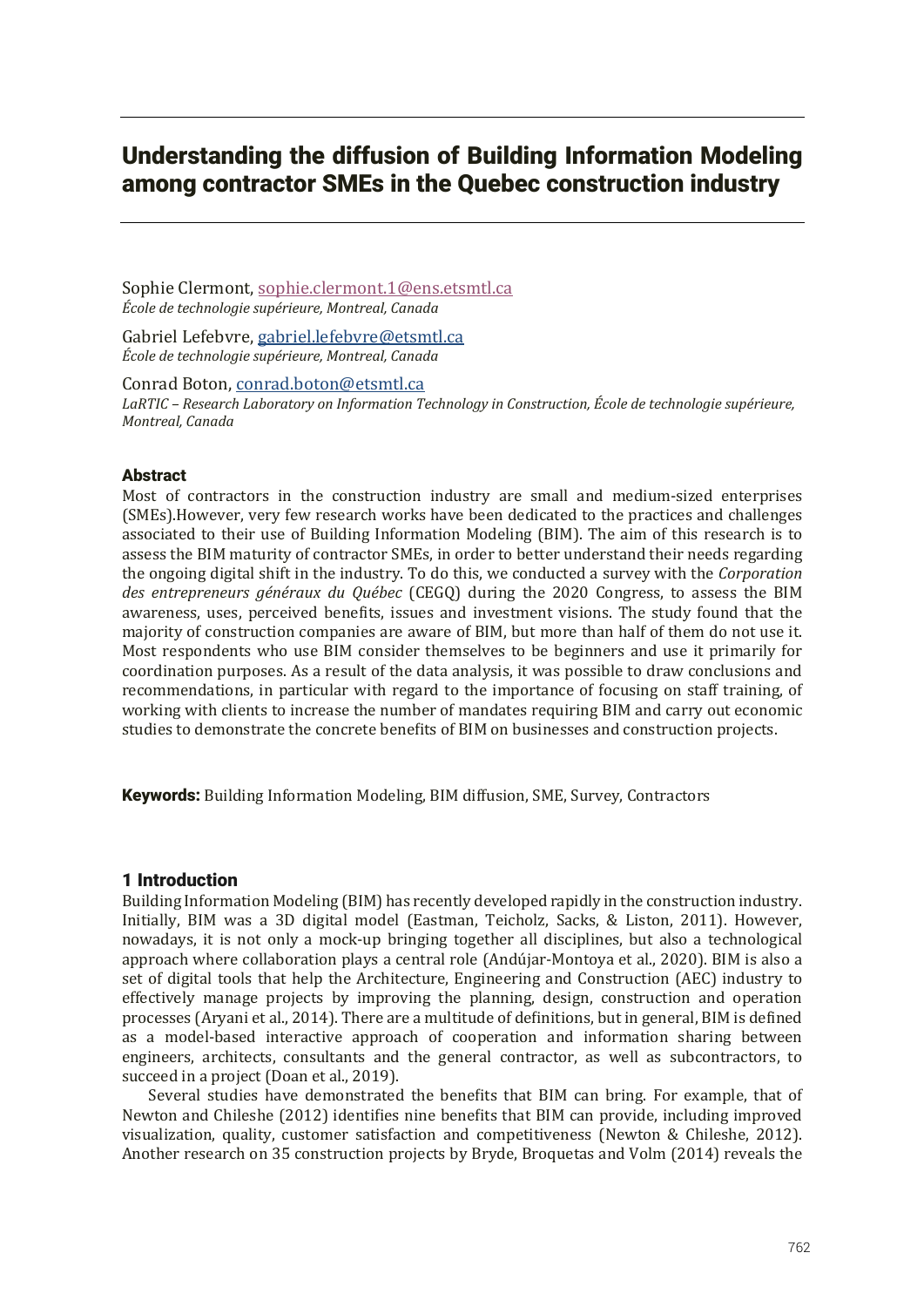usefulness of BIM for spotting geometric conflicts, but also for ensuring good project management that reduces costs and schedule. Madanayake (2019) explains that despite the increasing adoption of digital technologies in construction, reports of productivity are still daunting. The author concludes that BIM can improve performance which can be linked to productivity gains, but this depends on the skills and knowledge for which training is required. Additionally, implementing IT in construction SMEs can be particularly challenging and lack of leadership can limit the impact of IT on overall productivity, leading to stagnant productivity. Some companies that create new technologies claim that they help improve productivity, but their ability to be efficient is not always established.

In Canada, SMEs in the construction sector represent 99% of businesses (Statistics Canada, 2020) and yet there is little documentation on those that use BIM. Indeed, the literature does not sufficiently study these companies since, according to Tezel et al. (2020), there are only 73 publications concerning SMEs and BIM between 2004 and 2018. The majority of these publications (27) are in the United Kingdom, while there are only four in Canada and most of the studies (26) are in the form of a questionnaire. In addition, almost half relates to the supply chain. It is important to assess the levels of use of BIM among SMEs since contractors need to know where the industry is at during calls for tenders in order to have the largest number of bidders. In addition, as we will see, most entrepreneurs are small or medium-sized businesses and they play an important role in the use of BIM.

The purpose of the research work reported in this paper is to assess the levels of use of BIM in the construction industry for small and medium-sized businesses. It will then be possible to understand where SMEs are at in the application of BIM and then draw recommendations for the continuous improvement of practices. The research also aims to identify the benefits and challenges of implementing BIM, from the perspective of entrepreneurs. The paper is organized into three chapters. First of all, in order to understand the subject, in the first section we will perform a review of the existing literature in order to fully understand the concepts relating to the different levels of use of BIM, specifically among entrepreneurs. Then, in the second section, we will explain the methodology used to support the results of the survey. Then, in the third section, we will present and analyze the results. Finally, we will present a conclusion to summarize the study, as well as recommendations to enrich research in this area.

## 2 Related works

#### **2.1 BIM adoption among contractors**

A study conducted in Australia (Ahankoob et al., 2018) explores the relationship between BIM adoption and organizational learning by studying a company's BIM maturity, as well as its absorptive capacity. The study concludes that there is no significant relationship between these two elements. Nonetheless, of the 56 respondents who are licensed construction contractors, 24 consider themselves at a low level, 23 consider themselves at a medium level and nine consider themselves at an advanced level. Regarding the number of employees, 35 companies had less than 50 employees, while 10 had between 50 and 500 employees, and 10 respondents represented companies with more than 500 employees. Thus, 80% of the respondents are construction contractors representing SMEs and almost half consider themselves low-level, which means that they still work in silos.

A qualitative study was carried out in the United Kingdom looking at the prospects for BIM implementation depending on the size of a contracting company (Gledson et al., 2012). The results showed that 7.7% of small entrepreneurs are aware of the planning of the implementation of BIM, while 53% of large entrepreneurs are aware of it. Additionally, 77% of small contractors do not plan to use BIM, while 59% of large contractors plan to use BIM between 1 year and 5 years (Gledson et al., 2012). It is therefore understandable that the majority of small entrepreneurs do not plan to implement

BIM and are poorly informed about it. A study in the United States looked at the challenges, the business philosophy for adopting BIM and the expectations of BIM skills among general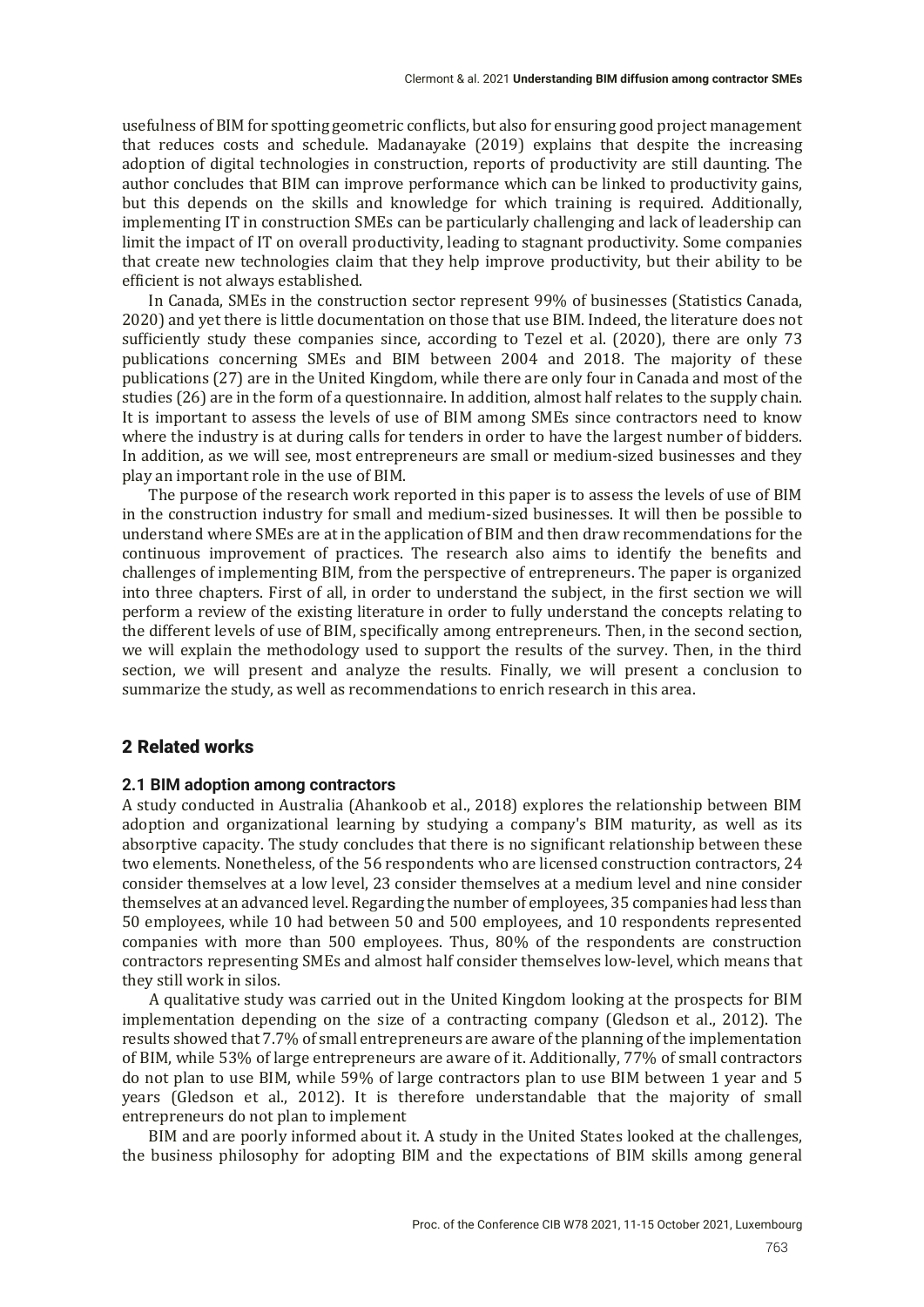contractors  $(70%)$  and subcontractors. It turns out that  $61%$  of respondents oversaw or led the company's BIM implementation, while 16% indicated that they had a basic understanding of BIM and  $23\%$  had no involvement with BIM (Ku & Taiebat, 2011). In this study, which is almost ten years old, we can nevertheless observe that a large percentage of general contractors have used BIM, which shows that they have tried it. However, in light of other studies carried out, the majority has little skills in this new field and do not plan to implement it, which may indicate that entrepreneurs are reluctant to face BIM.

A Canadian study by Poirier et al. (2015) assessed the performance of BIM implementation within a small specialized outsourcing company through performance indicators such as predictability of project costs, scope, productivity, schedule and quality. The research project spanned two years and the data came from six projects in which BIM was used significantly and two projects that did not involve its use. The results demonstrated that the cost of BIM to the organization will remain stable or decrease over time as more experience is gained.

#### **2.2 Factors influencing adoption of BIM and main obstacles**

A study conducted in 2016 explored the factors affecting BIM adoption among SMEs. The results show that the top three factors influencing respondents' decision to adopt or reject BIM are BIM awareness, innovation and ease of use (Hong et al., 2016). In a similar study, it is observed that the key factors to implement BIM in SMEs, especially among contractors in the construction sector, are tools such as software, work procedures, training, resistance to changes, the return on investment, the risks and the existing standards (Kouch et al., 2018).

A more recent article (Hochscheid & Halin, 2020) mentions the factors that can influence the success or the failure of BIM adoption in SMEs. The factors include, among others, the risks, the value of an innovation, the company culture, the legal and tax barriers, and the change management. The main obstacles according to (Ku & Taiebat, 2011) are the lack of qualified personnel and the investment costs. Other significant obstacles were mentioned, including the difficulty of sharing models, the lack of standard working procedures, interoperability issues and the lack of legal and contractual agreements. The study by (Gledson et al., 2012) found that the implementation barrier was the costs associated with process change and technology. Among SMEs, this change is seen as a reduction in revenue, while for large companies, such a change is seen as a source of time and cost savings. According to Gledson et al., Respondents from a large contracting organization have positions such as estimator and engineer and, therefore, these cannot understand all the concerns of a person working for an SME, which may have a wider range of roles and responsibilities.

A UK study on BIM adoption among SMEs shows that familiarity with BIM software is particularly low and that financial capability is the main barrier (Vidalakis et al., 2019). Indeed, over 85% of respondents do not know how to use BIM software suites and 50% have knowledge of Revit, Navisworks, ArchiCAD and 3ds-Max. These tools have mainly been used for visualization and detection of conflicts such as (Ku & Taiebat, 2011). The study highlights that SMEs understand BIM concepts like Hosseini et al. and that knowledge exchange is a catalyst for the adoption of BIM. Moreover, to maximize the benefits of BIM, all players in the AEC sector must participate in the BIM process. In addition, the study by (Ahankoob et al., 2018) revealed that contractors mainly used BIM for visualization, conflict detection, site management, quantity survey, estimation and schedule. , which confirms the main uses mentioned by other authors including (Vidalakis et al., 2019) and (Ku & Taiebat, 2011).

#### **2.3 Recent trends**

According to Le et al.  $(2019)$ , the main trends in construction supply chain management are additional external integration among actors, BIM flexibility to meet complex project needs, role of general contractors as engines of coordination, the exchange of information between actors and advanced technologies and innovations for integration.

A recent article on BIM outsourcing among General Contractors in the United States, noted that 72% of responding contractors said they had used BIM in the past ten years and 45% said they had outsourced BIM to some extent (Fountain & Langar, 2018). BIM outsourcing means that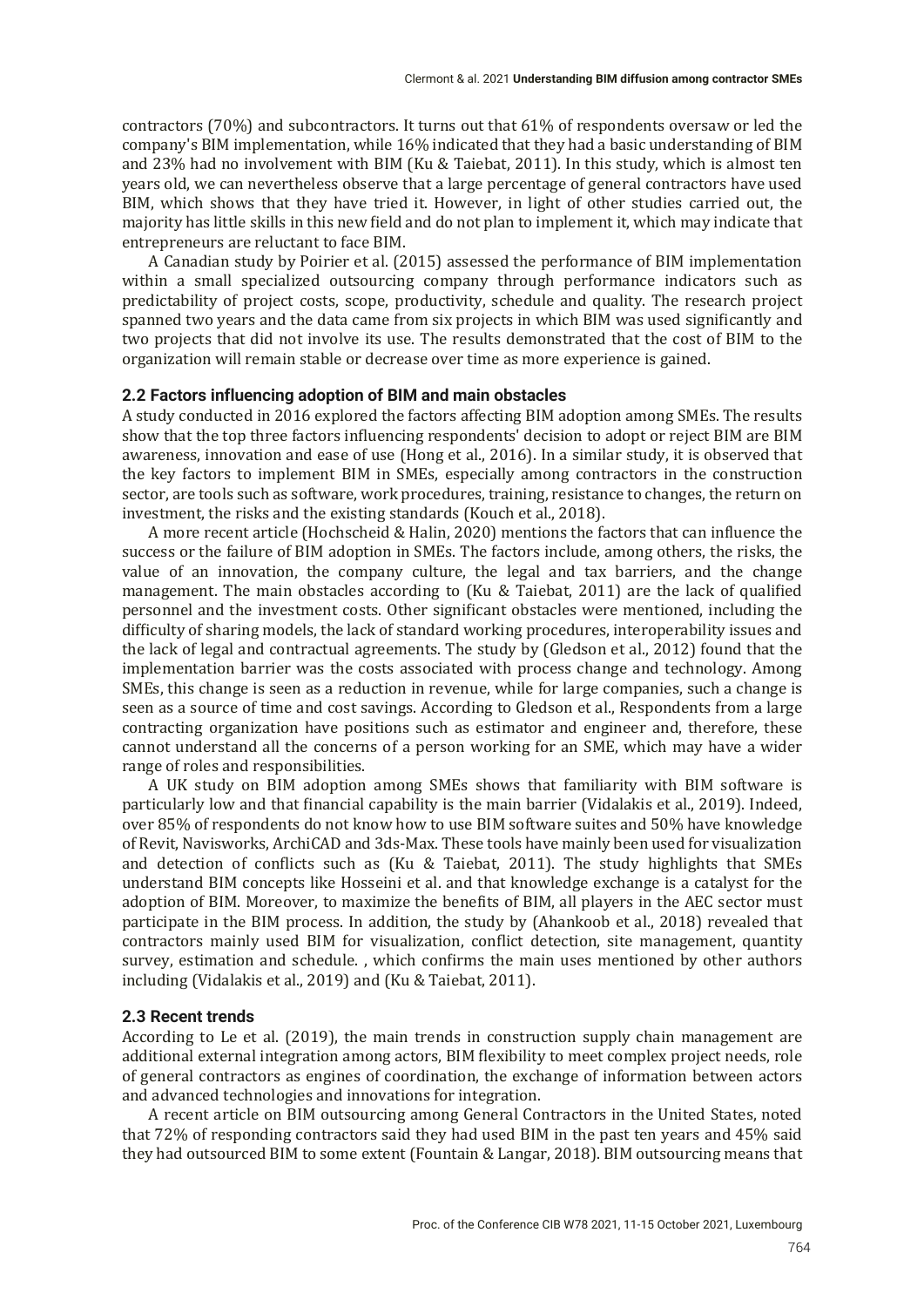a company hires an information technology company to perform tasks related to BIM rather than using in-house BIM staff for the creation and the use of their BIM models. In fact, the functions most often outsourced are conflict detection, visualization and as-built drawings and shop drawings. Additionally, although respondents felt that implementing BIM internally had a more favorable impact on the project than outsourcing BIM and that several contractors have internal BIM capabilities, 41% of them still choose to outsource BIM. This method makes it possible to temporarily relieve internal teams who are overloaded, to mitigate the impacts related to the transition from a non-BIM environment to the BIM implementation on projects and to outsource BIM functions for which general contractors do not. do not have the in-house expertise to execute them, while remaining competitive for projects that could potentially require a BIM implementation. This trend exposes the fact that entrepreneurs will opt for this short term solution which seems to be simple, easy and efficient to be more competitive.

A study on BIM asset management and facilities at a mechanical and electrical contractor shows workflow gaps and proposes to put in place tailor-made BIM processes to improve BIM integration (Jang & Collinge, 2020). According to the authors, collaboration and communication between key stakeholders in the early stages of the project remains an issue for Tier 2 entrepreneurs who provide a vital link to the supply chain. The implementation of personalized processes will therefore be used more and more in the years to come, which will allow better collaboration and data management, definition of requirements for shared information and better coordination between construction phases.

#### 3 Research approach

The investigation took place on February 21, 2020, on the occasion of the 23rd convention of the *Corporation des entrepreneurs généraux du Québec* (CEGQ). The survey was distributed in the morning, that is, at breakfast before the start of the corporation's annual general meeting, in order to obtain as many respondents as possible.

The choice of questions was inspired by various BIM surveys, such as the Annual BIM report by the University of Toronto and the National BIM Report by the National Building Specification (NBS) to compare the results. Copies of the questionnaire and pens were placed on chairs at each table to ensure that everyone read the document. The responses collected were entered into a Google form in order to analyze the results by creating a spreadsheet containing all the data.

The 2020 edition of the CEGQ congress had nearly 400 participants. The members of the corporation are general contractors. However, at the conference there were speakers (eg, consultants, lawyers, software companies, etc.). In the context of our study, the results will focus mainly on general construction companies, suppliers and subcontractors. A total of 104 responses have been collected, representing a response rate around 25%.

#### 4 Main results

In this section, we present the main results of the study, including the profile of the respondents, the level of awareness and use of BIM, the level of BIM competency, the main BIM uses and the main software used.

#### **4.1 Profile of the respondents**

Figure 1 shows the distribution of the respondents.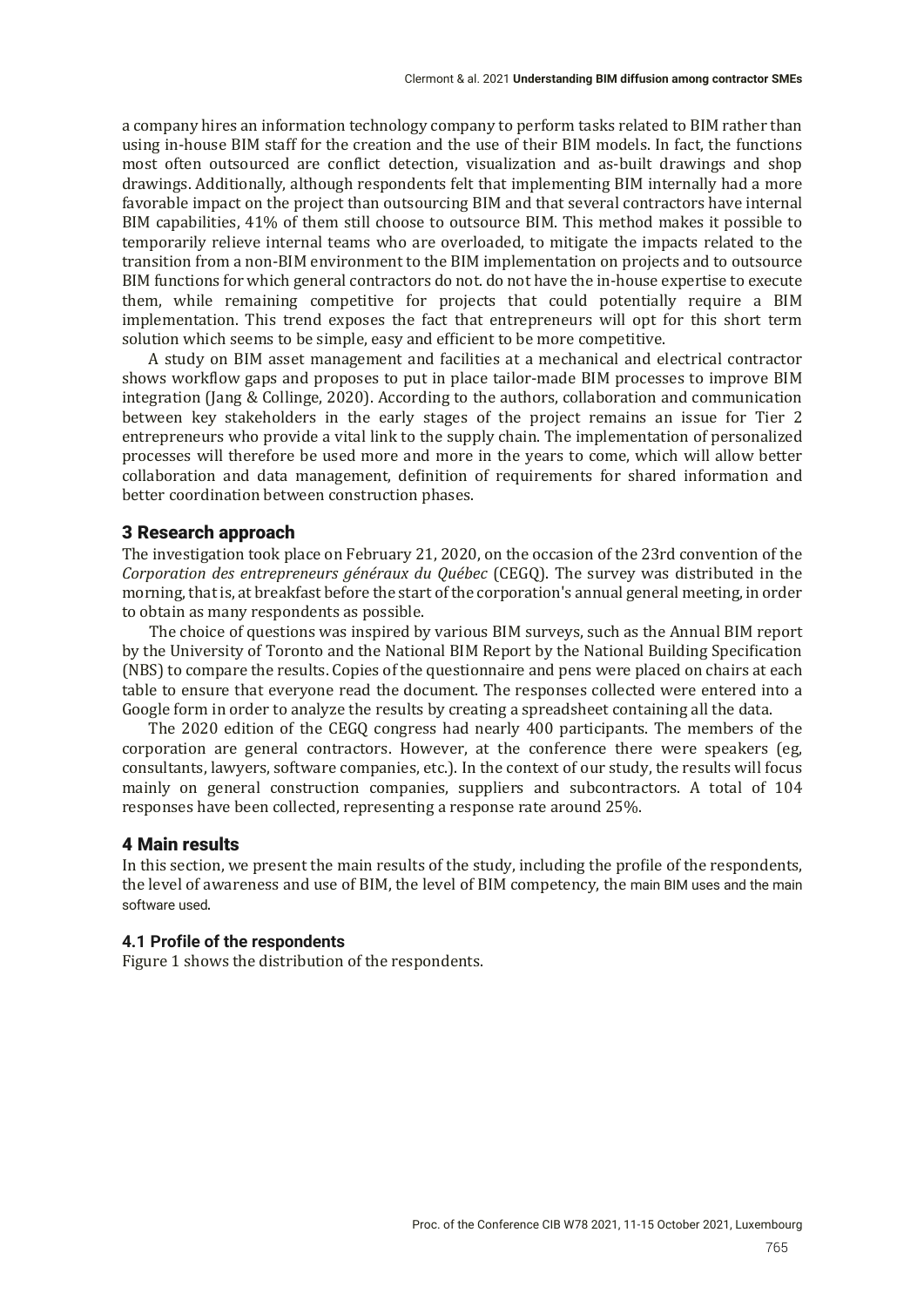

**Figure 1.** Profile of the respondents

Note that 55% of the respondents were general construction companies, while 15% were suppliers and 13% were subcontractors. The other types of businesses, at 17%, included consultants, owners, law firms, etc. As seen, some of the respondents did not come from an environment conducive to the use of BIM, including law firms and insurance companies, etc. The rest of the results presented below will focus on the responses of the general contractors, while suppliers and subcontractors, withdrawing those non-relevant responses.

## **4.2 Awareness and use of BIM**

Figure 2 shows that the vast majority of all companies (91%) say they know about BIM, but about half  $(44%)$  of suppliers are not aware of BIM.



**Figure 2.** BIM awareness

We note that almost all contractors (98%) and all subcontractors (100%) are aware of BIM. According to the 2nd Annual BIM Report of the University of Toronto in 2019, 83% of all respondents answered that they knew BIM while in our case, it is 91% of respondents, this which is still high considering that the majority of BIM Report respondents represented architectural firms and only 20% of contractors. In addition, according to the same study, 74% of construction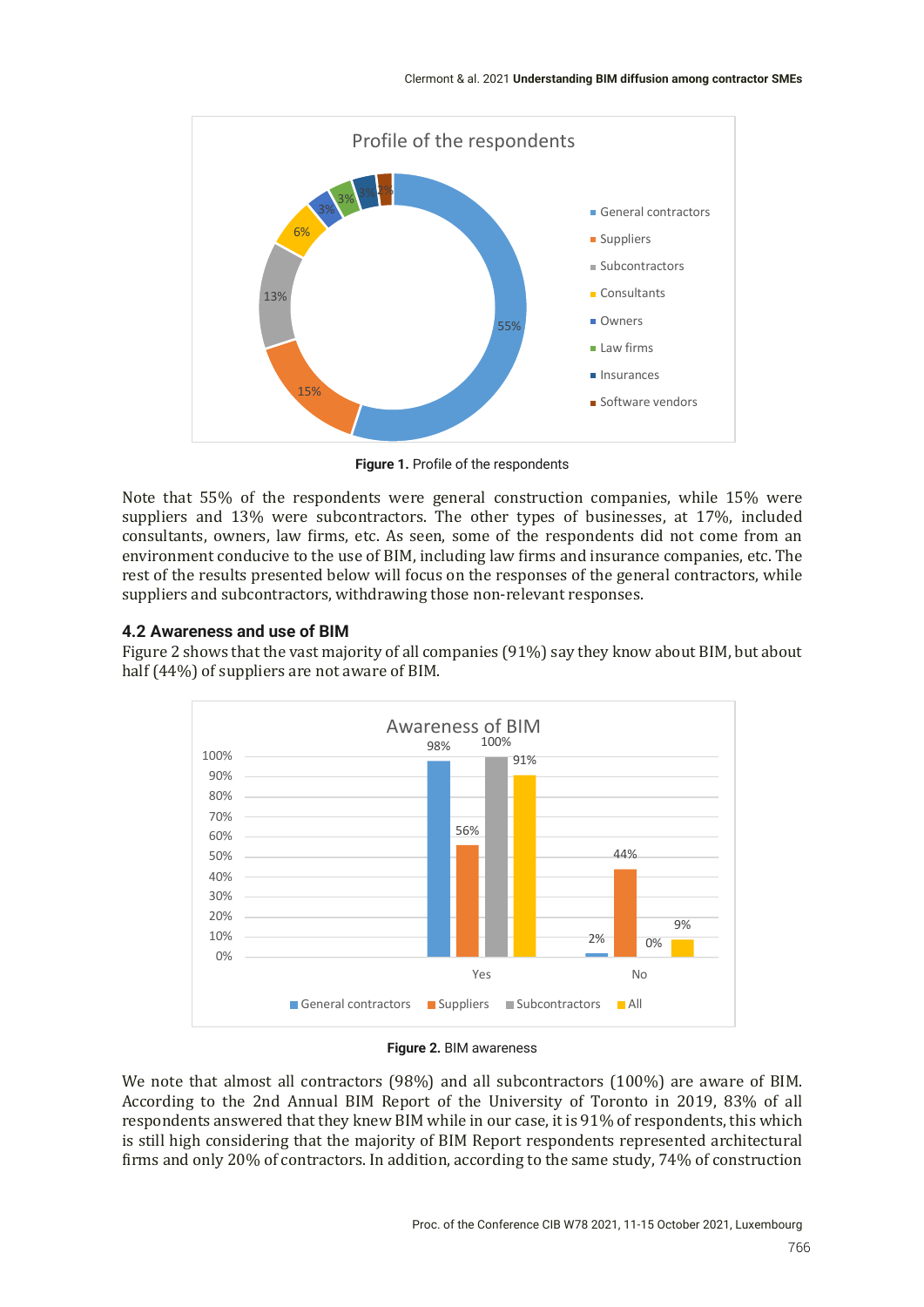companies (project managers, estimators and contractors) know about BIM and in Quebec, 89% are aware of the existence of BIM. According to our study, there would have been a potential growth in the number of people knowing about BIM. However, we cannot say for sure, since our sample is different.

Figure 3 shows that more than the majority of general contractors, as well as suppliers and all respondents, do not use BIM, while a majority of contractors say they use it. An Australian study showed that subcontractors are the ones who adopt BIM the least (Hosseini et al., 2016). Compared to the results of our study, one might think that over the past four years, more and more subcontractors have been using BIM.



Only one in 16 suppliers say he use BIM. Surprisingly, only 37% of entrepreneurs use BIM. According to the University of Toronto's 2nd Annual BIM Report in 2019, 57% of construction companies use BIM. Our study therefore calls into question this percentage. However, as we have found, there is little documentation on the adoption of BIM among contractors in Quebec. In our study, we observe a low rate of use.

## **4.3 BIM competency**

Figure 4 shows the BIM skill levels according to the perception of respondents who use BIM. The data used therefore concerns only those respondents who answered with affirmative to the question relating to the use of BIM.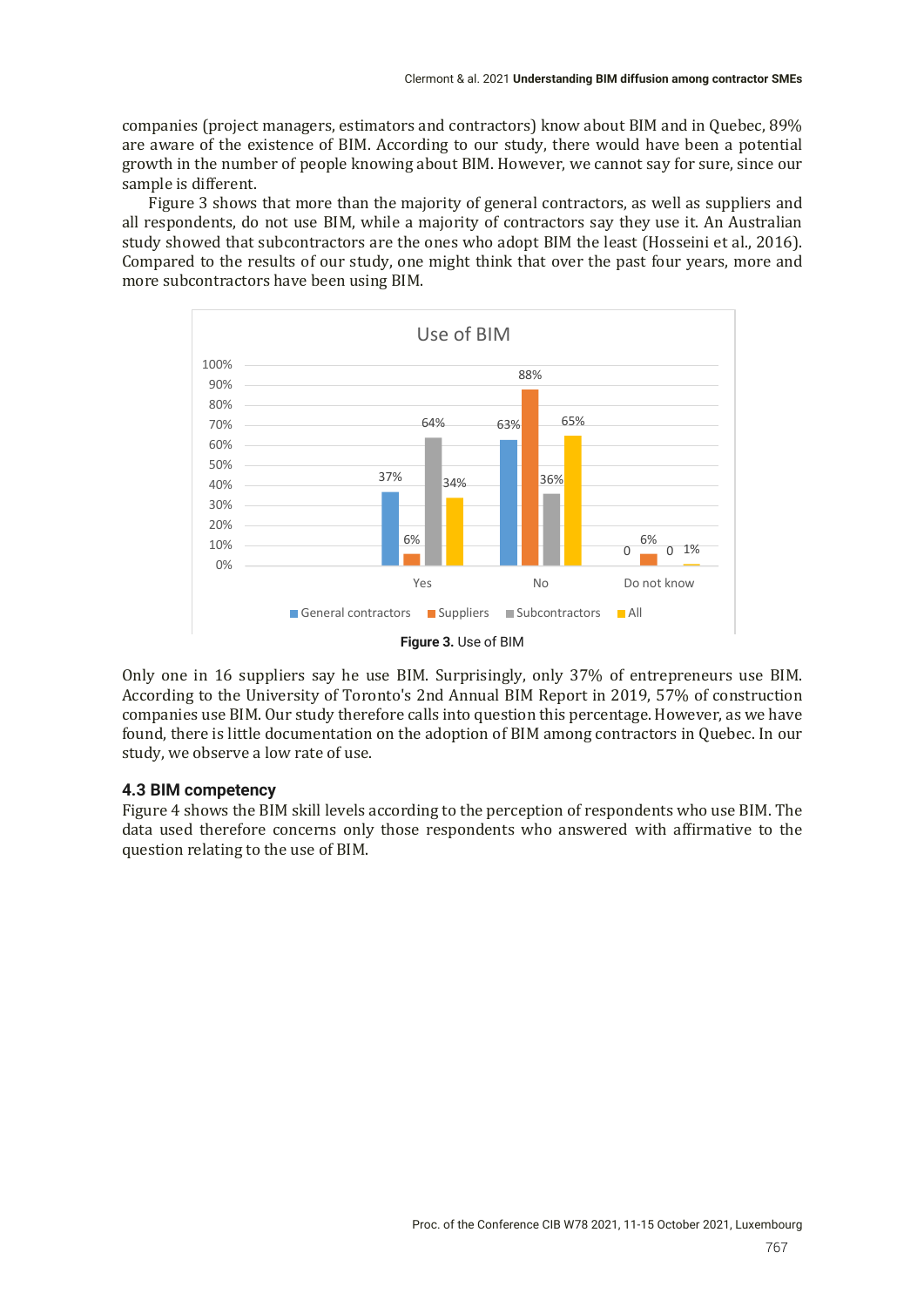

We note that the vast majority of general construction companies  $(76%)$  consider themselves to be beginners when it comes to the level of BIM competency. Such a result could be considered a delay, since in the Australian study of contractors,  $43%$  consider themselves beginners,  $41%$ consider themselves experienced and 16% consider themselves experts. In the "experts" category, we find only 3% of all companies (Ahankoob et al., 2018). Surprisingly, it has also been noted that subcontractors seem to be more experienced than contractors.

## **4.4 Main BIM uses**

Figure 5 shows the most common uses by respondents who use BIM, namely 3D coordination, planning and logistics management.



According to the University of Toronto, the most common uses are indeed coordination, visualization (second) and then collaboration. Coordination is the second most common use, according to the NBS National BIM Report in 2019. We can then say that coordination is indeed one of the most frequent BIM uses. We also note that general construction companies most often use BIM for planning followed by logistics management.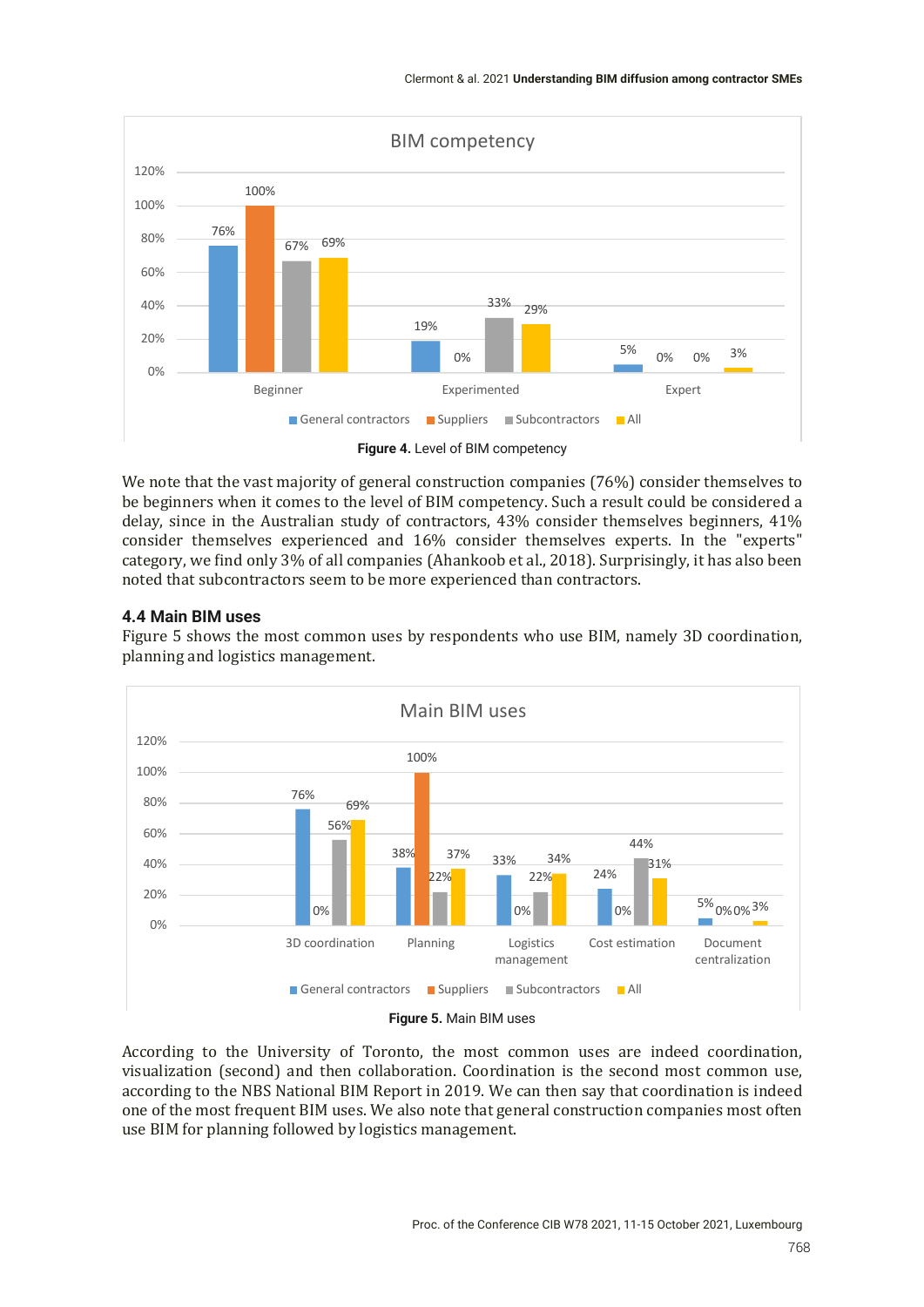## **4.5 Main BIM software known**

Figure 6 shows the software known by the respondents. We note that Revit, BIM 360 and Navisworks are the most known software and that few people know about Tekla Stuctures. In our study, 36% of all respondents do not know any of the software mentioned, while a recent study on UK SMEs (Vidalakis et al., 2019) found that over 85% of their respondents did not know how to use BIM software suites. Obviously, knowing software and knowing how to use it are different, but the majority of respondents are still aware of the existence of some BIM software.



## **4.6 BIM-related benefits and obstacles**

The first perceived benefit is "improving collaboration", the second one is "saving costs" followed by "respecting the schedule" (Figure 7). These findings are consistent with the NBS report, as collaboration is also among the top three benefits (National Bureau of Standards, 2019). In addition, cost reduction is also one of the top three perceived benefits according to the University of Toronto report (University of Toronto, 2019). Finally, meeting the schedule was also addressed in the study mentioned above as part of the major benefits.



**Figure 7.** Perceived benefits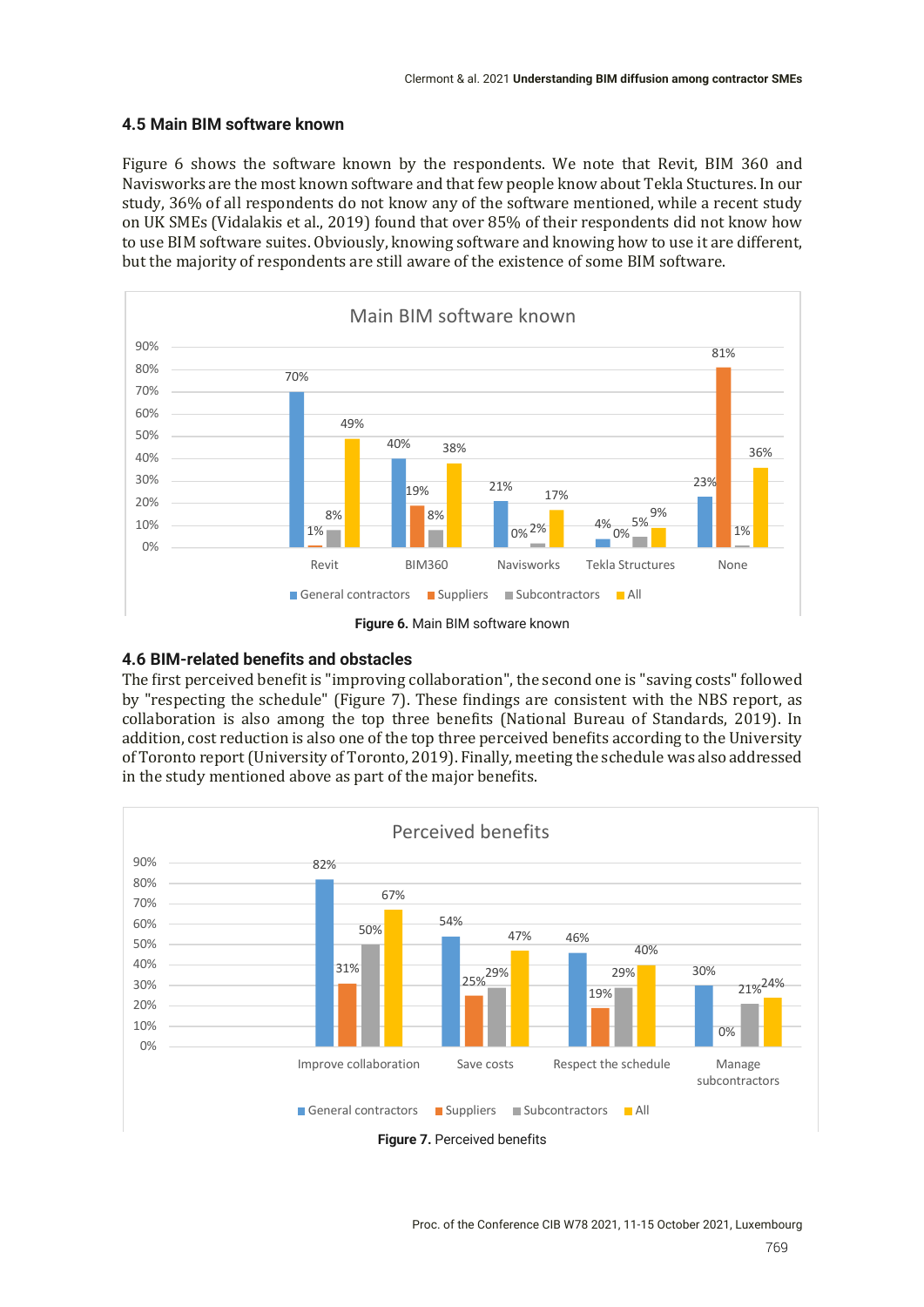The main obstacles for general construction companies in using BIM are lack of qualified personnel, lack of mandates and doubt about return on investment (Figure 8). For contractors and suppliers, the main obstacle is the cost of software. The main barriers identified in the literature are indeed lack of demand and lack of skills (Hosseini et al., 2016). The National BIM Report 2019, also corroborates the main barriers which are lack of demand, lack of expertise and cost (National Bureau of Standards, 2019). The issues mentioned are also consistent with the results of the 2nd annual BIM Report of the University of Toronto where the obstacles mentioned are lack of requests, lack of knowledge and doubt about return on investment, etc. (University of Toronto, 2019). 



**Figure 8.** Main obstacles to BIM adoption

# 5 Conclusion and future works

The article presented the results of a survey on the diffusion of Building Information Modeling among contractor in the Quebec construction industry. The results show that the majority of construction companies are aware of BIM, but more than half of them do not use it. Most respondents who use BIM consider themselves to be beginners and use it primarily for coordination purposes. However, our study has its limitations. Although at the CEGQ convention there were large companies, we consider that 99% of the respondents were SMEs, which agrees with the figures from Statistics Canada. Moreover, the data suggest that it would be important to continue research through economic studies in order to demonstrate the potential of BIM. Currently, for the contractors, it is necessary to direct the calls for tenders towards this level to have the most competitive bidders. If the government of Quebec plan to establish obligations for the use of BIM, it will then be necessary to work to raise the level of skills of companies. Thus, it is important to focus also on staff training, since 76% of the companies consider themselves to be beginners.

# Acknowledgements

The authors would like to thank the *Corporation des Entrepreneurs Généraux du Québec* (CEGQ) for their support during the data collection process.

## References

Ahankoob, A., Manley, K., Hon, C., & Drogemuller, R. (2018). The impact of building information modelling (BIM) maturity and experience on contractor absorptive capacity. Architectural Engineering and Design Management, 14(5), 363–380. https://doi.org/10.1080/17452007.2018.1467828

Andújar-Montoya, M. D., Galiano-Garrigós, A., Echarri-Iribarren, V., & Rizo-Maestre, C. (2020). BIM-LEAN as a methodology to save execution costs in building construction-An experience under the spanish framework. Applied Sciences (Switzerland), 10(6), 1–21. https://doi.org/10.3390/app10061913

Aryani, A. L., Brahim, J., & Fathi, M. S. (2014). The development of building information modeling (BIM)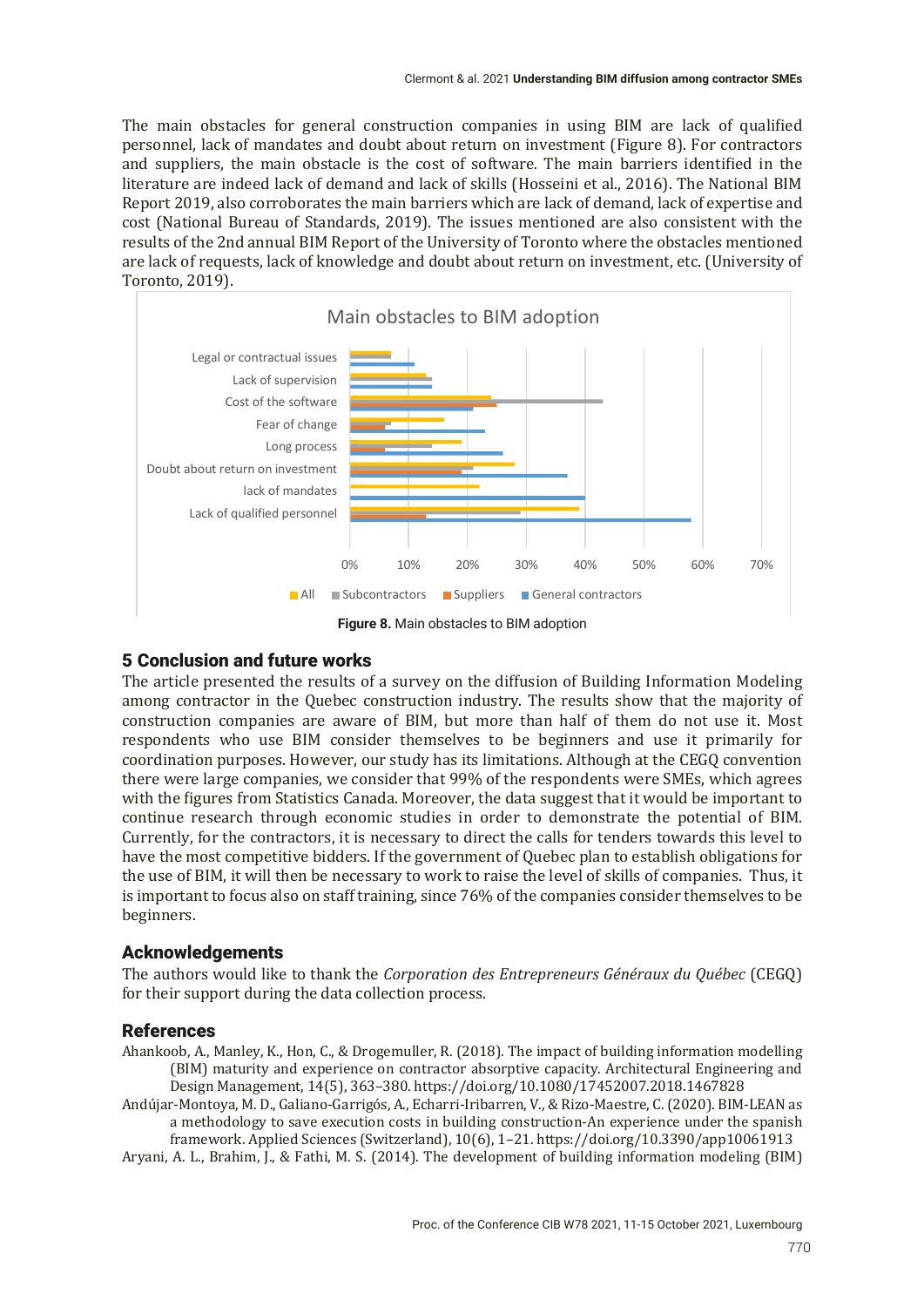definition. Applied Mechanics and Materials, 567, 625–630. https://doi.org/10.4028/www.scientific.net/AMM.567.625

- Boton, C., & Kubicki, S. (2014). Maturité des pratiques BIM: Dimensions de modélisation, pratiques collaboratives et technologies. Interaction Des Maquettes Numériques, Actes Du 6ème Séminaire de Conception Architecturale Numérique (SCAN'14).
- Boton, C., St-Pierre, É., & Lefebvre, G. (2020). Should medium-sized contractors still implement home-made information technologies on construction sites?. Frontiers of Engineering Management,  $7(1)$ , 142-158.
- Chan, D. W. M., Olawumi, T. O., & Ho, A. M. L. (2019). Perceived benefits of and barriers to Building Information Modelling (BIM) implementation in construction: The case of Hong Kong. Journal of Building Engineering, 25(April), 100764. https://doi.org/10.1016/j.jobe.2019.100764
- Doan, D. T., Ghaffarianhoseini, A., Naismith, N., Zhang, T., Rehman, A. U., Tookey, J., & Ghaffarianhoseini, A. (2019). What is BIM? A Need for A Unique BIM Definition. MATEC Web of Conferences, 266, 05005. https://doi.org/10.1051/matecconf/201926605005
- Fountain, J., & Langar, S. (2018). Building Information Modeling (BIM) outsourcing among general contractors. Automation in Construction, 95(June), 107-117. https://doi.org/10.1016/j.autcon.2018.06.009
- Gledson, B., Bleanch, P., & Henry, D. (2012). Does size matter? Experiences and perspectives of BIM implementation from large and SME construction contractors. 1st UK Academic Conference on Building Information Management (BIM) 2012, September, 97–108. https://doi.org/10.13140/RG.2.1.5168.7280
- Hochscheid, E., & Halin, G. (2020). Generic and SME-specific factors that influence the BIM adoption process: an overview that highlights gaps in the literature. Frontiers of Engineering Management, 7(1), 119-130. https://doi.org/10.1007/s42524-019-0043-2
- Hong, Y., Sepasgozar, S. M. E., Ahmadian, A. F. F., & Akbarnezhad, A. (2016). Factors influencing BIM adoption in small and medium sized construction organizations. ISARC 2016 - 33rd International Symposium on Automation and Robotics in Construction, Isarc, 452–461. https://doi.org/10.22260/isarc2016/0055
- Hosseini, M. R., Banihashemi, S., Chileshe, N., Namzadi, M. O., Udaeja, C., Rameezdeen, R., & McCuen, T. (2016). BIM adoption within Australian small and medium-sized enterprises (SMEs): An innovation diffusion model. Construction Economics and Building, 16(3), 71–86. https://doi.org/10.5130/AJCEB.v16i3.5159
- Jang, R., & Collinge, W. (2020). Improving BIM asset and facilities management processes: A Mechanical and Electrical (M&E) contractor perspective. Journal of Building Engineering, 32(April), 101540. https://doi.org/10.1016/j.jobe.2020.101540
- Kouch, A. M., Illikainen, K., & Perälä, S. (2018). Key factors of an initial BIM implementation framework for small and medium-sized enterprises (SMEs). ISARC 2018 - 35th International Symposium on Automation and Robotics in Construction and International AEC/FM Hackathon: The Future of Building Things, Isarc. https://doi.org/10.22260/isarc2018/0126
- Ku, K., & Taiebat, M. (2011). BIM experiences and expectations: The constructors' perspective. International Journal of Construction Education and Research, 7(3), 175–197. https://doi.org/10.1080/15578771.2010.544155
- National Bureau of Standards. (2019). National BIM Report 2019. In National BIM Report 2019 :The definitive industry update. https://doi.org/10.1017/CBO9781107415324.004
- Newton, K., & Chileshe, N. (2012). Awareness, usage and benefits of building information modelling (BIM) adoption - The case of the South Australian construction organisations. Association of Researchers in Construction Management, ARCOM 2012 - Proceedings of the 28th Annual Conference, 1(September), 3–12.
- Plessz, M. (2020). Un protocole pour une enquête par questionnaire anonyme au sens du Règlement européen. BMS Bulletin of Sociological Methodology/ Bulletin de Methodologie Sociologique, 145(1), 100-110. https://doi.org/10.1177/0759106319888706
- Poirier, E. A., Staub-French, S., & Forgues, D. (2015). Assessing the performance of the building information modeling (BIM) implementation process within a small specialty contracting enterprise. Canadian Journal of Civil Engineering,  $42(10)$ ,  $766-778$ . https://doi.org/10.1139/cjce-2014-0484
- University of Toronto. (2019). 2nd Annual BIM Report. In Journal of Korean Women's Studies (Vol. 35, Issue 2). https://doi.org/10.30719/jkws.2019.06.35.2.141
- Vidalakis, C., Abanda, F. H., & Oti, A. H. (2019). BIM adoption and implementation: focusing on SMEs. Construction Innovation, 20(1), 128-147. https://doi.org/10.1108/CI-09-2018-0076
- Viscuso, S., Talamo, C., Zanelli, A., & Arlati, E. (2020). Guidelines to Integrate BIM for Asset. In Digital Transformation ofthe Design, Construction and Management Processes ofthe Built Environment,